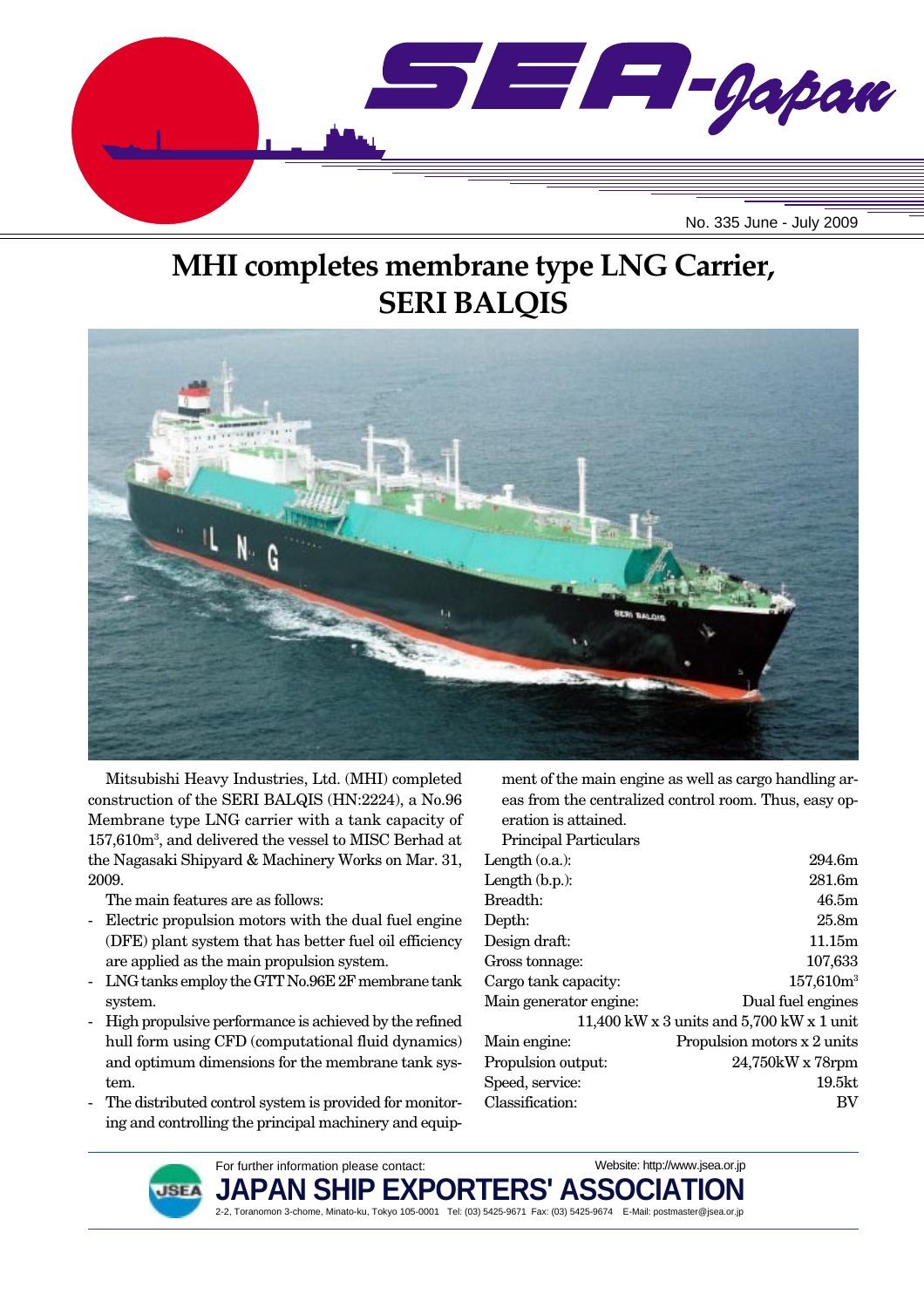### CAPE GARLAND 177,000DWT new Cape size Dunkerque-max type bulk carrier delivered

Mitsui Engineering & Shipbuilding Co., Ltd. (MES) completed and delivered the 177,000DWT type bulk carrier CAPE GARLAND (HN: 1693) at its Chiba Works on Jan. 30, 2009.

This ship is the newly designed Cape-size bulk carrier of Dunkerquemax type. Effective cargo handling, easy maintenance of cargo holds and structural safety are obtained by adopting a double-side skin for cargo hold construction.

The other features are as follows: In spite of cargo holds bounded by a double-side skin according to SOLAS, the cargo capacity of the ship is equivalent to that of conventional Cape-size bulk carriers with holds bounded by a single-side skin. The ship was designed in accordance with IACS URS25 so that loading flexibility has been secured and structural safety has been improved. Suitable arrangement of means of access required by SOLAS enables safe and effective inspection in cargo holds and ballast tanks. Improvement of safety has been achieved by installation of a forecastle and by application of new requirements concerning reserve buoyancy to the ship. One separate settling and service tank for Low Sulphur H.F.O. and one for usual H.F.O. are provided for convenience during changeover between Low Sulphur H.F.O. and usual H.F.O.

in the SO<sub>y</sub> emission control area (SECA). Low Sulphur D.O. tank and usual D.O. tank are provided for the same reason.

The main engine of the ship is a MITSUI-MAN B&W diesel engine 6S70MC-C, which satisfies IMO Environment Standards for Exhaust Gas and achieves improvement of fuel saving by optimum matching at normal service output. An electronic controlled cylinder oiling system is applied to the main engine achieving operational cost saving. Ballasting and de-ballasting work can be effi-



| ciently performed by separation of the                   |               |  |
|----------------------------------------------------------|---------------|--|
| topside tank and bottom side tank.                       |               |  |
| Principal particulars                                    |               |  |
| $L$ (o.a) x $L$ (b.p.) $B \times D \times d$ : 292.00m x |               |  |
| 282.00m x 44.98m x 24.70m x                              |               |  |
| 17.95m                                                   |               |  |
| DWT/GT: 178,394t (at draft 17.95m)/                      |               |  |
| 92,278                                                   |               |  |
| Main engine: MITSUI-MAN B&W                              |               |  |
| 6S70MC-C diesel x 1 unit                                 |               |  |
| MCR: 18,660 kW x 91rpm                                   |               |  |
| Speed:                                                   | 15.3kt        |  |
| Complement:                                              | 28            |  |
| Classification:                                          | NK            |  |
| Delivery:                                                | Jan. 30, 2009 |  |
|                                                          |               |  |

### Kawasaki delivers bulk carrier, CALYPSO COLOSSUS, to "K" Line

Kawasaki Shipbuilding Corporation has completed construction of the 55,000DWT bulk carrier, CALYPSO COLOSSUS (HN: 1610), to "K" Line Pte. Ltd. at the Sakaide Shipyard. The carrier is the 23rd of the 55,000DWT series.

The carrier is the flush deck type with forecastle and has five cargo holds. The shape of the cargo holds is suitable for carrying cargoes such as cereals, coal, ore, and steel products. The carrier employs the smooth bow form having low resistance against



waves, which was developed for this series.

Four 30t deck cranes are installed between the hatch covers on the ship centerline. This facilitates cargo-handling work at a port without adequate cargo-handling equipment.

| Principal particulars |                                  |
|-----------------------|----------------------------------|
| Length, o.a.:         | 189.90m                          |
| Length, b.p.:         | 185.00m                          |
| Breadth, mld.:        | 32.26m                           |
| Depth, mld.:          | 17.80m                           |
| Draught, ext.:        | 12.50 <sub>m</sub>               |
| DWT/GT:               | 55,429t/30,811                   |
| Main engine:          | KAWASAKI-MAN                     |
|                       | B&W 6S50MC-C Mk7 diesel x 1 unit |
| MCR:                  | 8,200kW x 110rpm                 |
| Speed, service:       | about 14.6kt                     |
| Complement:           | 28                               |
| Classification:       | NK                               |
| Completion:           | Jan. 8, 2009                     |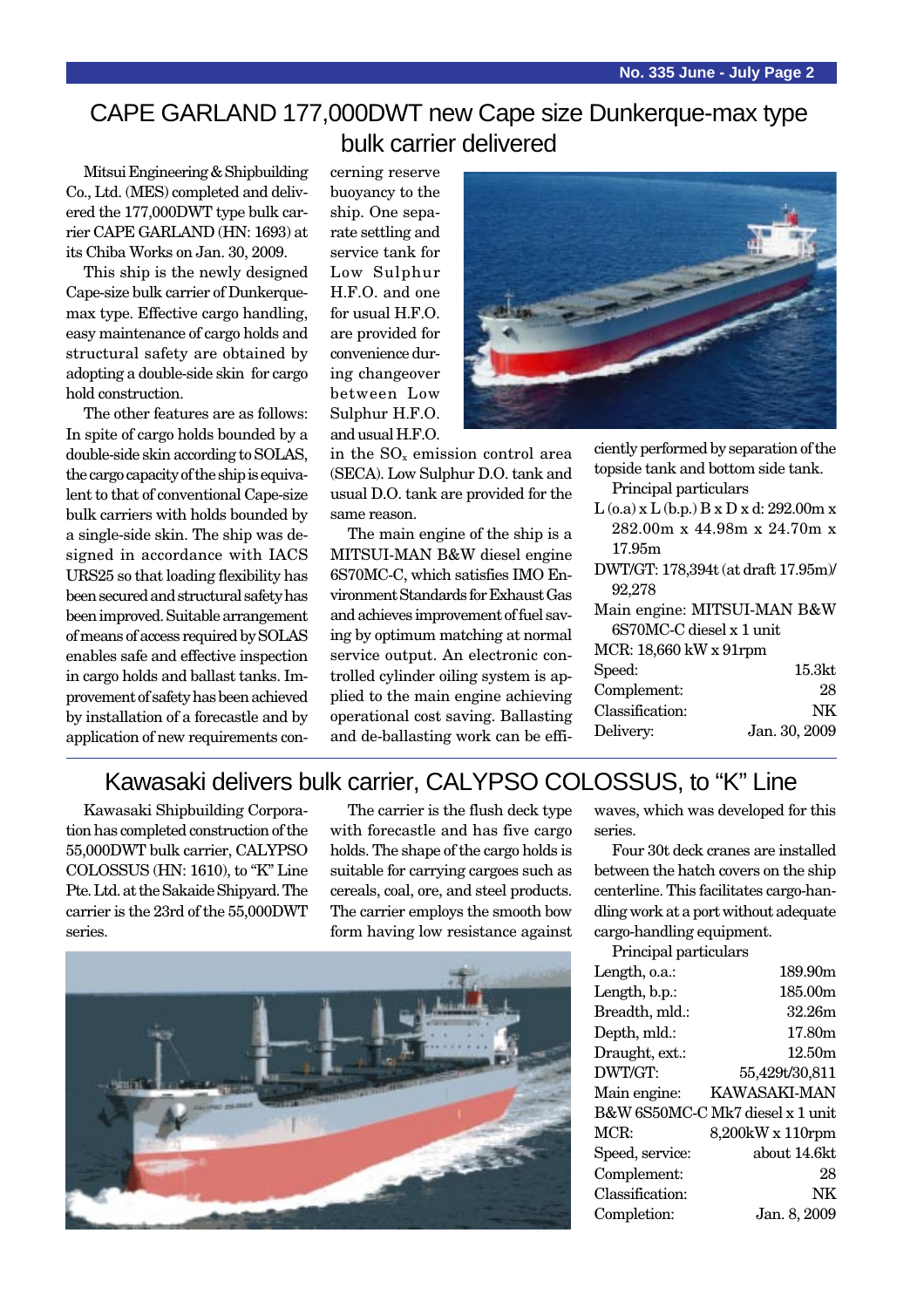### Naikai Zosen completes 2,450TEU containership, LOS ANDES BRIDGE



Naikai Zosen Corporation has completed construction of the container carrier, LOS ANDES BRIDGE (HN: 726), for Kono Shipping Inc. at the Innoshima Shipyard. The carrier can exclusively transport 2,450TEU containers including 250 reefer containers.

The cargo hold consists of six compartments, and ten hatch openings are provided. The full cell guide system is employed for each container hold. Three deck cranes installed on the carrier facilitate cargo-handling activity.

The main engine is the super longstroke type diesel engine, the Hitachi Zosen MAN B&W 7S70MC-C to reduce fuel oil consumption, and the improved ship propulsion efficiency is achieved by adoption of the energysaving hull form.

Safe ship operation at a port, or in navigation, is ensured with a bow thruster for easier berthing and unberthing, auto-heeling control equipment for safe cargo handling, and a collision avoidance-assisting unit.

Principal particulars

| Length, o.a.:     | 199.93m                              |
|-------------------|--------------------------------------|
| Length, b.p.:     | 188.00m                              |
| Breadth, mld.:    | 32.20m                               |
| Depth, mld.:      | 16.60m                               |
| Draught, extreme: | $9.80\mathrm{m}$                     |
|                   | DWT/GT:about 32,600t/about 27,300    |
| Complement:       | 25                                   |
|                   | Main engine: MAN B&W 7S70MC-C        |
| diesel x 1 unit   |                                      |
| MCR:              | $21,735$ kW x $91$ min <sup>-1</sup> |
| NCR:              | $19,560$ kW x 88min <sup>-1</sup>    |
| Speed, max.:      | about 24.4kt                         |
| Speed, service:   | about22.2kt                          |
| Classification:   | NΚ                                   |
| Registration:     | Panama                               |
| Hull No.:         | 726                                  |
| Completion:       | Mar. 18, 2009                        |
|                   |                                      |

### Imabari completes bulker, TOHOKU MARU

Imabari Shipbuilding Co., Ltd. has completed the 88,000 M.T. D/W type bulk carrier, TOHOKU MARU (HN: 1491), at the Marugame Shipyard on Feb. 2, 2009.

The vessel has been designed to meet recent bulk carrier safety requirements as an ocean-going bulk carrier suitable for carrying coal cargo, with greater breadth and shallower draught design suitable for coal unloading at the principal coal berths in Japan.

The vessel consists of five cargo holds of double hull construction with top side tanks and side hopper tanks. The design makes cargo handling and cargo hold cleaning easier, providing owners and operators with superior cost performance. Each cargo hold has a side sliding type hatch cover that is operated by the hydraulic drive and well fitted to the cargo hatch coaming on the upper deck. The hatch size is designed wider for convenience of cargo-handling operation.

An energy saving device, hybrid fin developed by Imabari, is installed at the fore edge of the rudder just after the propeller to increase the propulsion performance and contribute to  $less CO<sub>2</sub> emission.$ 

Principal particulars Length, o.a.: 229.93m Length, b.p.: 220.00m Breadth, mld.: 38.00m

| Depth, mld:                  |  | 19.90m                  |
|------------------------------|--|-------------------------|
| Draught, mld:                |  | 13.801m                 |
| DWT:                         |  | 88,159t                 |
| GT:                          |  | 48,026                  |
| Cargo hold capacity:         |  | $101,695m^3$            |
| Main engine: HITACHI-MAN B&W |  |                         |
| 6S60MC diesel x 1 unit       |  |                         |
| MCR:                         |  | $12,240$ kW x $105$ rpm |
| Service Speed:               |  | 14.7kt                  |
| Complement:                  |  | 25                      |
| Classification:              |  |                         |
|                              |  |                         |

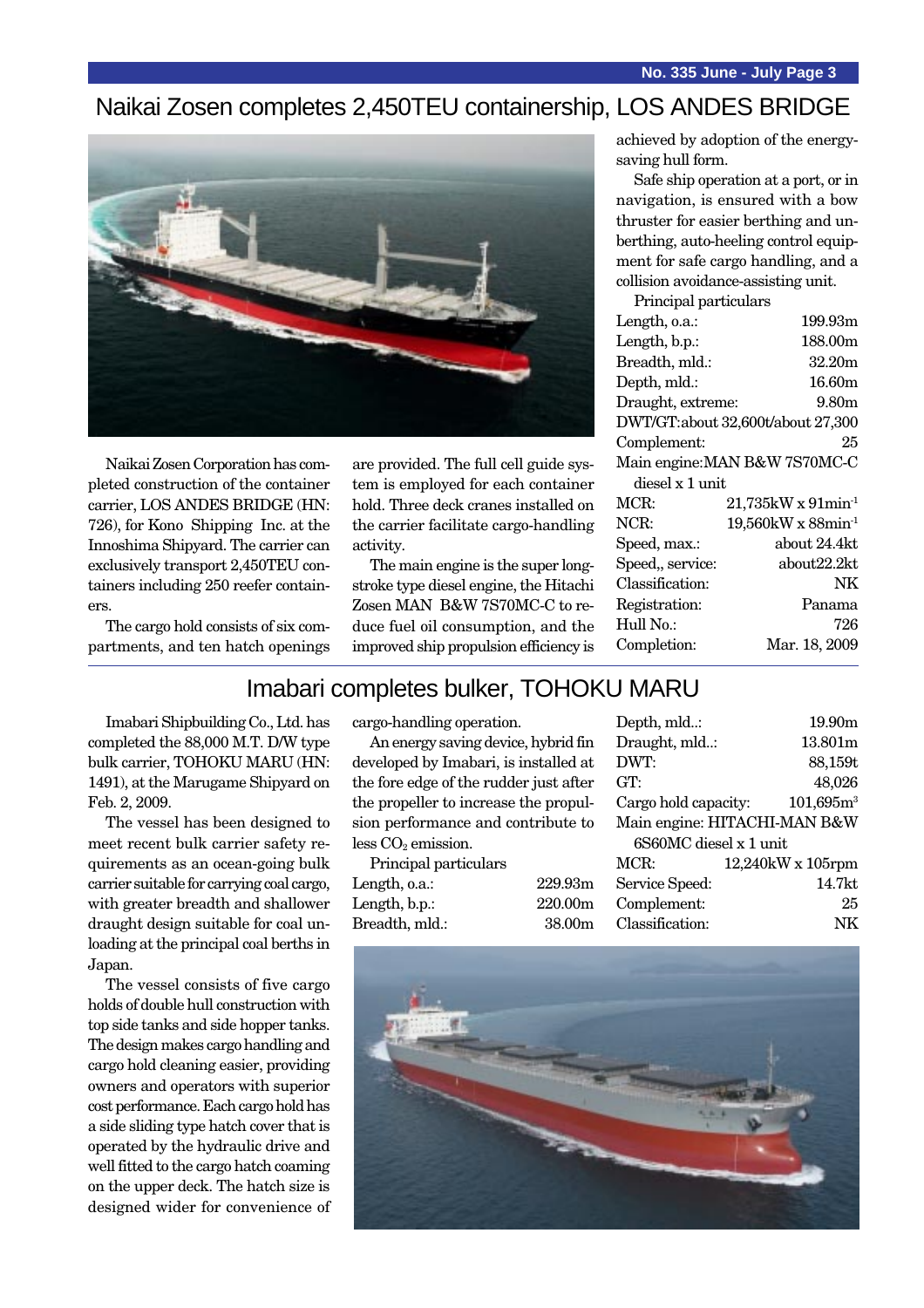### Sanoyas completes Panamax bulker, ATLANTIC LEGEND

Sanoyas Hishino Meisho Corporation has completed the 83,685DWT Panamax bulk carrier, ATLANTIC LEGEND (HN: 1282), for Solar Oceania Corporation of Liberia at the Mizushima Works and Shipyard. Sanoyas has previously constructed 70 vessels of 70,000 to 75,000DWT class. This is the eighth vessel of the series of the Sanoyas newly developed 83,000DWT type, featuring the largest deadweight and cargo hold capacity for Panamax bulk carriers.

For improvement of propulsion efficiency, the vessel is equipped with a low-speed and long-stroke main engine combined with a high-efficiency propeller and Sanoyas developed energy saving device called STF (Sanoyas-Tandem-Fin, patented: maximum 6% energy saving) on the stern shell, which also contribute to the reduction of  $CO<sub>2</sub>$  emission.

For efficiency of cargo handling, cargo hatches are widened as much as possible. Dedicated fresh water

tanks are provided for storing hold-washing water from a large-capacity fresh water generator. A special fuel oil heating system is adopted for fuel oil storage tanks to avoid cargo



damage by overheating and to save the steam consumption.

In consideration of environment preservation, the various provisions such as fuel oil tanks of double hull structures, light color and tar-free coating for ballast tanks, holding tank for accommodation discharges and dirty hold bilge, and independent bilge segregation system for engine room, are adopted.

Principal particulars Length, o.a.: 229.00m Length, b.p.: 223.00m

| Breadth, mld.:  | 32 24m                                  |
|-----------------|-----------------------------------------|
| Depth, mld.:    | 20 20m                                  |
| Draught, mld.:  | 14.555m (extreme,                       |
| summer)         |                                         |
| DWT/GT:         | 83,685mt/44,146                         |
|                 | Main engine: MAN B&W 6S60MC-C           |
| diesel x 1 unit |                                         |
| MCR:            | 10,740kW                                |
| Speed, service: | about 14.0kt                            |
|                 | Cargo hold capacity: $96,152m3$ (grain) |
| Classification: | ABS                                     |
|                 |                                         |
| Complement:     | 25                                      |
| Completion:     | Mar. 12, 2009                           |

## Namura completes ore carrier, BAOSTEEL EDUCATION

Namura Shipbuilding Co., Ltd. delivered BAOSTEEL EDUCATION, a 228,527 DWT ore carrier, to Emerald Marine Ltd. at its Imari Shipyard & Works on Mar. 31, 2009.

The vessel is the seventh 230,000DWT type ore carrier built by Namura, and its strengthened hull offers flexible cargo loading of iron ore.

The vessel has five cargo holds, and

nine wide hatches with one panel double-skin (box) type side-rolling hatch cover.

The double-hull like cargo holds are suitably designed for the handling and transport of iron ore.

Fatigue crack arrestor applied to hatch corners between the No. 3 hatch fore part and the No.8 hatch fore part.

The engine room machinery is au-



tomated based on the M0 concept, and main engine is the MITSUBISHI 6UEC85LSII type equipped with an SIP lubricating system for saving lube oil.

The central fresh water-cooling system is applied to main engine and auxiliary machinery.

Special attention is given to safety, environmental protection, and reduction of labor and operation costs, and compliance with the recent international regulations.

Principal Particulars

|                            | $L$ (o.a.) x $L$ (b.p.) x $B$ (mld) x $D$ (mld) x |
|----------------------------|---------------------------------------------------|
|                            | d (mld): 319.58m x 308.00m x                      |
| 54.00m x 24.30m x 18.10m   |                                                   |
| DWT/GT:                    | 228,527t/113,932                                  |
| Main engine:               | Mitsubishi                                        |
| 6UEC85LSII diesel x 1 unit |                                                   |
| M.C.R.                     | 22,432kW x 76.0rpm                                |
| Speed, service:            | 15.1kt                                            |
| Complement:                | 25                                                |
| Classification:            |                                                   |
|                            |                                                   |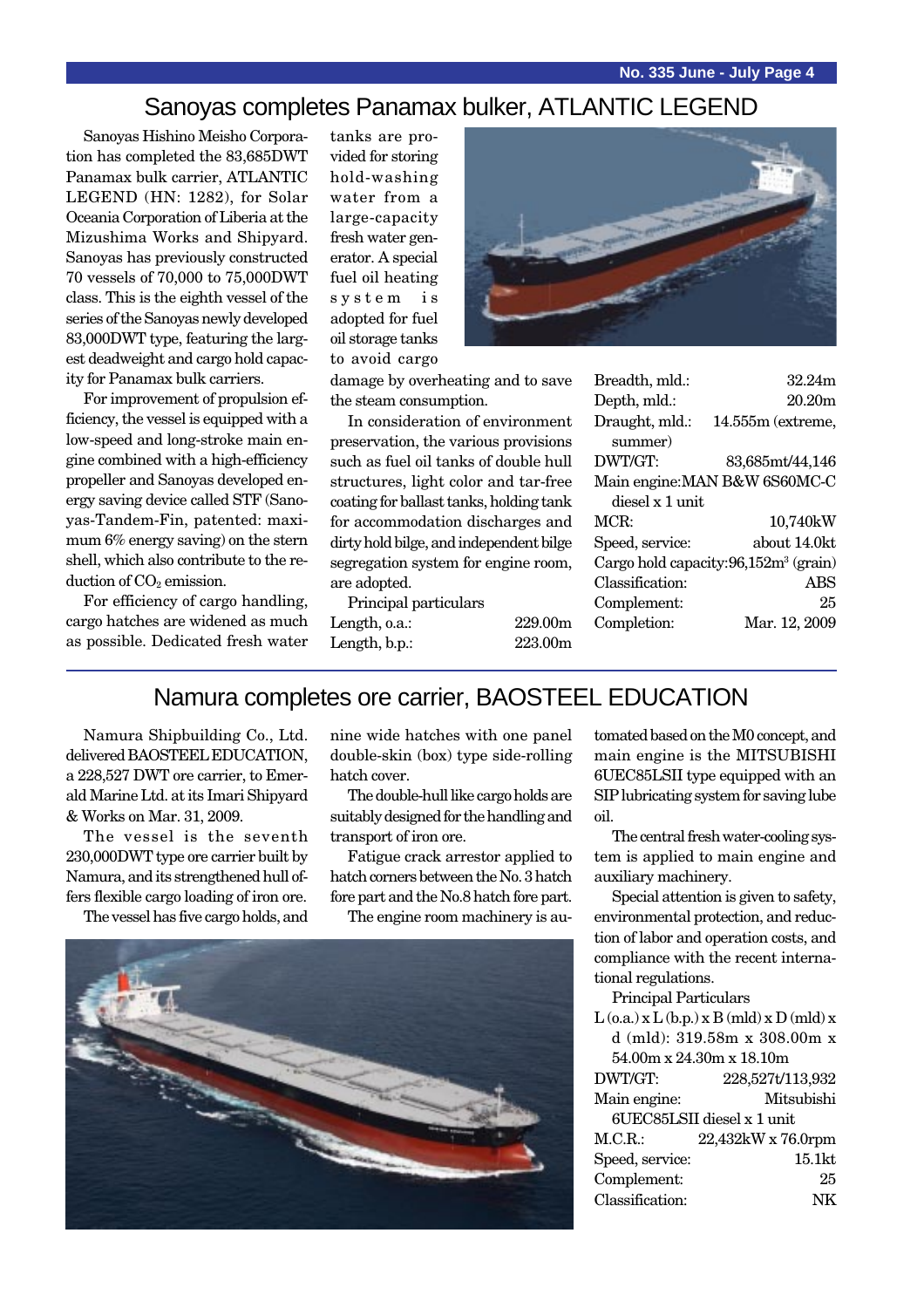#### **No. 335 June - July Page 5**

### New JSEA President appointed

The 98th Annual General Meeting of the Japan Ship Exporters' Association (JSEA) selected 31 directors and two auditors in Tokyo on May 21, 2009. Subsequently, the 558th Directors' Meeting selected Mr. Masamoto Tazaki, Chairman of Kawasaki Heavy Industries, Ltd. as the new JSEA President. Mr. Tazaki's tenure will last the usual two years. Mr. Tazaki has just completed a two-year term as Chairman of the Shipbuilders' Association of Japan (SAJ), having held the position since 2007.

At the same meeting, three Executive Vice Presidents of the JSEA were



*Mr. Tazaki, New JSEA President*



*Mr. Motoyama, New SAJ Chairman*

appointed: Mr. Akira Matsuda, Senior Consultant of Marubeni Corporation; Mr. Sho Minami, Company CEO of Oshima Shipbuilding Co., Ltd. and Mr. Kazuo Ohmori, Member of the board and Executive Vice President

of Sumitomo Corporation; and Mr. Taizo Fukuda was appointed as the Senior Managing Director of the JSEA.

Mr. Takashi Nishioka, the former President of the JSEA, was also appointed as a new Advisor to the JSEA at the meeting.

#### New SAJ Chairman appointed

The annual general meeting of the Shipbuilders' Association of Japan (SAJ) held on June 16 elected Mr. Takao Motoyama as the Chairman. Mr. Motoyama is concurrently Chairman and Representative Director of Mitsui Engineering & Shipbuilding Co., Ltd.

### Japanese shipbuilding industry at NOR-SHIPPING 2009

NOR-SHIPPING 2009, the 22nd international shipping exhibition and conference organized by Norway Trade Fairs (NORGES VAREMESSE), was held at the Lillestrom Exhibition Centre in Lillestrom, Norway, from June 9 through 12. 1,105 companies from 52 nations participated, and the exhibition was visited by an estimated 15,599 people.

At 9:00AM on June 9, the Japanese stand was opened by Mr. H. Yamaguchi, the Japanese Ambassador to Norway; Mr. M. Tazaki, President of JSEA; and Mr. Y. Fujimoto, vice Chairman of JSMEA, and at 9:30AM, the official opening took place in the presence of King Harald V of Norway and many honorable guests

from related circles including the sponsors.

A cocktail party was held in the evening on June 10 at the Radisson SAS Scandinavia Hotel, Oslo, co-sponsored by Ambassador Yamaguchi and Mrs. Yamaguchi as well as the JSEA president Mr. Tazaki About 700 guests joined from various circles including Norwegian shipowners.

The Japan Ship Exporters' Association (JSEA) participated in the exhibition in cooperation with The Shipbuilders' Association of Japan and 12 Japanese shipbuilders under a grant from The Nippon Foundation, to showcase the Japanese shipbuilding industry today, using photos, scalemodel ships, and a liquid crystal display system.

The JSEA stand located by the main entrance of the exhibition center used an area of  $240m^2$  for  $12 \text{ ship}$ builders, and formed the Japanese stand area together with the adjoining Japan Marine Equipment Association (JSMEA). Shipbuilding features of each shipbuilder were demonstrated using liquid crystal display system, photographs, and scale models. Expert attendants from the shipbuilders received visitors to provide further explanations. PR videotapes of 12 companies were digitized for display on a 100-inch screen at the exhibition with the support of the Nippon Foundation. This collaborative exhibition procedure was a great success in demonstrating the whole shipbuilding industry.



*Opening ceremony of Japanese stand: from the second at left side of the front row are Mr. Tazaki, Mr. Yamaguchi, the Japanese Ambassador to Norway, and Mr. Fujimoto (left photo) and a cocktail party held on June 10 (right photo)*